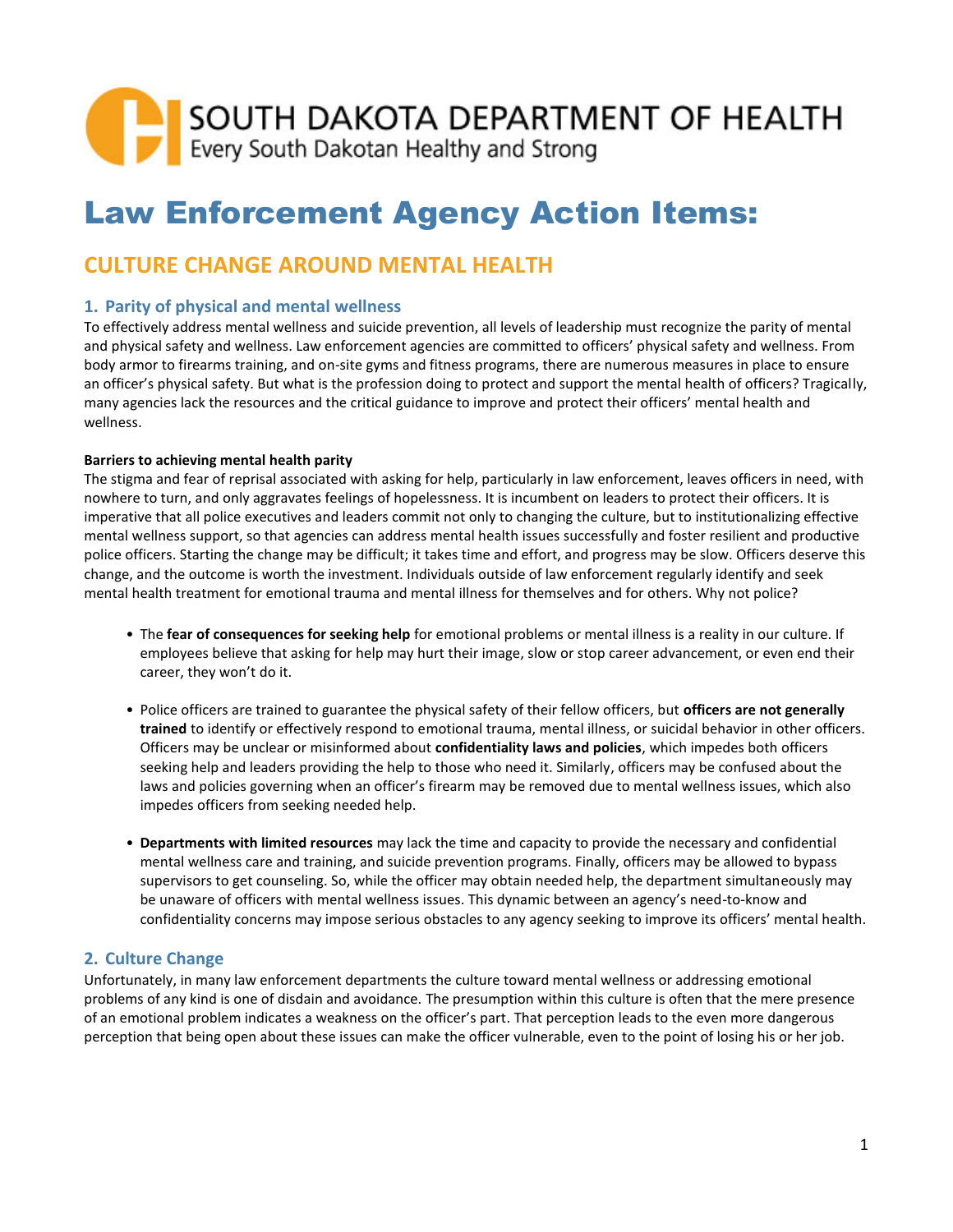Significant progress in curbing officer suicide and enhancing officer mental wellness is only achievable if the culture does an about-turn toward openness and support for all aspects of officer health and wellness, particularly mental health. Changing a culture resistant to even acknowledging mental health issues is a great challenge. This culture may be so institutionalized that we may not even be cognizant of its existence. Yet, the reality is that our culture often prevents both officers from asking for help and leadership from providing it. Review the culture change action items below:

#### **Make suicide prevention a top priority for executives**

Chiefs should be proactive and speak directly to their officers about mental wellness and officer suicide. Hearing from the chief personally and candidly carries a tremendous amount of weight. In particular, police chiefs or others who have triumphed over their own mental health issues should champion this subject and share their own success stories.

#### **Review mental wellness and suicide prevention policies and practices**

One of executives' most important tasks in this effort is to be held accountable for the review, improvement, and auditing of mental wellness and suicide prevention policies and practices. Police chiefs should appoint and personally oversee a specific employee to begin such an agency review, including identification of resources needed and implementation deadlines. **This assessment tool or "checklist" could include items found in Table 1 (see page 5)**.

The stigma and fear of reprisal associated with asking for help, particularly in law enforcement, leaves officers in need, with nowhere to turn, and only aggravates feelings of hopelessness. It is incumbent on leaders to protect their officers. It is imperative that all police executives and leaders commit not only to changing the culture, but to institutionalizing effective mental wellness support, so that agencies can address mental health issues successfully and foster resilient and productive police officers. Starting the change may be difficult; it takes time and effort, and progress may be slow. Officers deserve this change, and the outcome is worth the investment.

#### **3. Institutionalize these policies and practices**

After reviewing an agency's mental wellness and suicide prevention policies and practices, determine where to make changes or enhancements, or to redeploy resources, in order to ensure a healthier police force. The following should be undertaken:

- Ensure policies and practices to adequately address mental wellness and suicide prevention, intervention strategies after a traumatic event for involved officers, and post-suicide protocol and policies for families, the agency, and the community.
- Formalize policies and practices in writing and ensure that they are published agency-wide and routinely reiterated via public awareness campaigns.
- Train officers on these policies and practices throughout officer careers and in all types of training—for example, academy training, routine resiliency training ["rest and relaxation (R&R) training"], critical incident training, and retirement transition training. Include them in both formal training (e.g., academy presentations) and informal exercises (e.g., roll call discussions).
- Conduct regular audits of your policies and practices to ensure they're effective and consistently enforced.
- Institutionalize these policies and practices to ensure their survival in future administrations.
- Initiate mental wellness programs and suicide prevention campaigns.
- Flood offices with information, such as training, posters, brochures, and wallet cards, and similarly leverage and update services to identify and publicize available resources for officers in need, including those who suffer from mental illness or are affected by officer suicide.
- Train officers to recognize indicators and warning signs of chronic stress and mental illness within themselves and in their peers.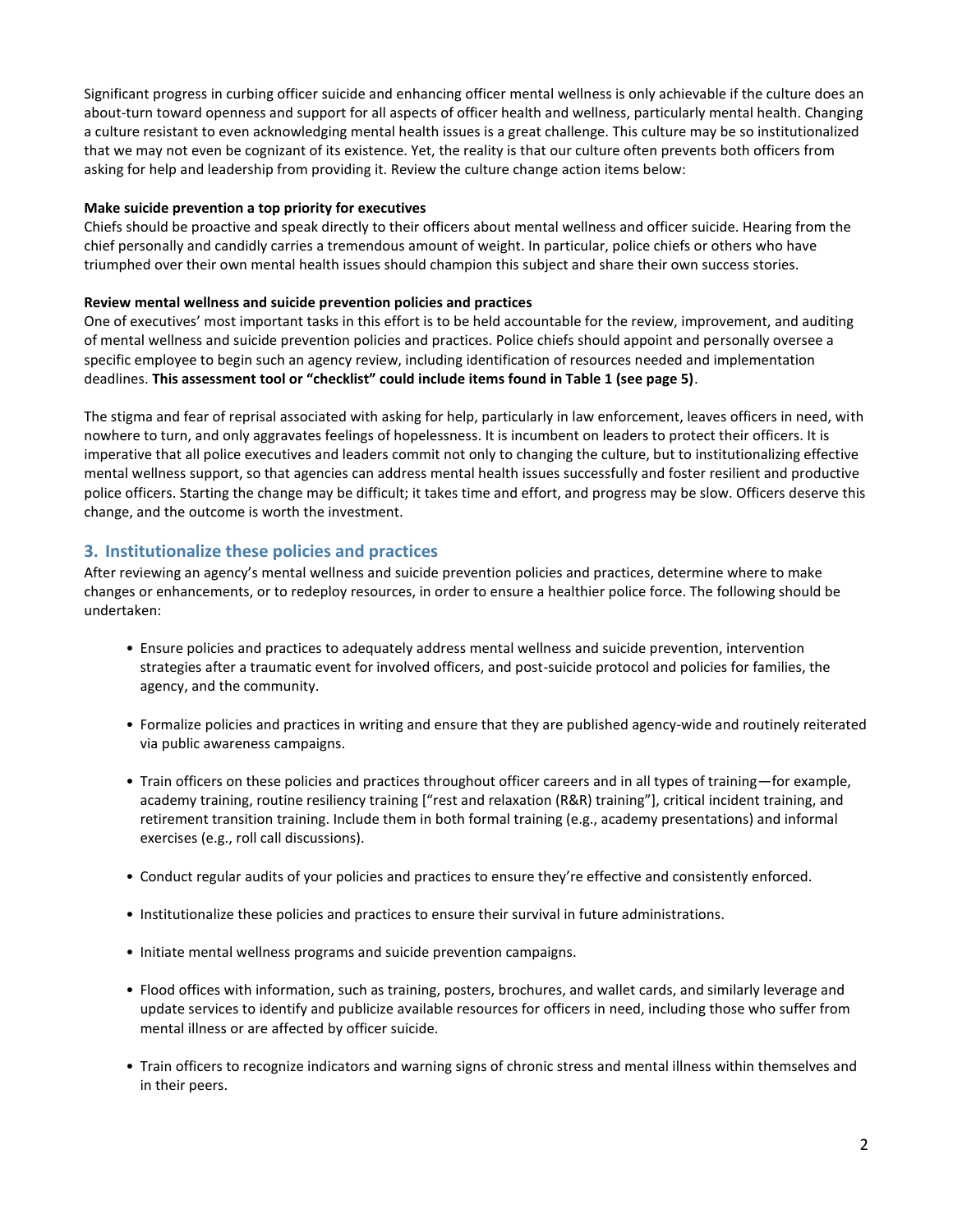- Educate officers on self-care, stress-management, and general well-being as a holistic approach to ensure officer mental fitness.
- Provide successful intervention methods, such as the appropriate actions to take when a supervisor recognizes an at-risk officer.
- Encourage officers to police themselves for mental health issues and to look out for the mental well-being of one another. Officers should check in annually with peer support counselors, department psychologists, or outside therapists.
- The chief and the entire command staff must be out in front on these campaigns. This is the most important point of all.

These departmental awareness campaigns can ensure that effective mental wellness and suicide prevention policies and practices endure from one administration to the next. However, a mental wellness and suicide prevention campaign may be a difficult "sell" in an agency. The following identifies four of the reasons why such a campaign might face opposition, and corresponding strategies for overcoming that challenge:

- **1.) A particular department may not have experienced officer deaths by suicide**. However, for everyone suicide that is carried out successfully, there are as many as 25 attempts. Agencies may be unaware of officers' suicide attempts or even their suicidal behavior or ideation. This potential lack of agency awareness, coupled with a lack of comprehensive research, may make it a challenge to sell mental wellness or suicide prevention campaigns in an agency. Any officer with serious mental health issues or suicidal behavior or ideation is vulnerable, and leaders need to be able to identify these officers quickly and early for effective intervention. If an agency has not suffered a suicide tragedy, they should not wait for one to occur. Do not allow mental illness or other significant risk factors to remain unidentified and go untreated. Be proactive. Officers should be given the mental health support and resources they deserve.
- **2.) If officers are not self-reporting, commanders may be unaware of mental illness or suicide risks, and an awareness campaign may be perceived as unnecessary.** The stigmas associated with self-reporting mental health issues, and the perceived and possibly real fear of consequent job loss, prevent agencies from being aware of problems and from providing the necessary resources. Ineffective or nonexistent mental health professionals to identify and treat at-risk officers, as well as stringent confidentiality rules, also may prevent executives from being aware of officers with mental health issues, mental illness, or suicidal behavior or ideation. As such, executives may not fully grasp the need to prioritize mental wellness or suicide prevention campaigns in their agency. Nonetheless, other indicators may be present in a department. Have any officers ever abused alcohol or prescription drugs? Been involved in domestic violence incidents? Used excessive force? These officers, and officers subject to internal affairs investigations, serious disciplinary actions, unwanted job changes, or relationship trauma, may need mental health counseling or other types of treatment. These events, of course, do not forecast mental illness or suicide risks, but they can be risk factors for or warning signs of underlying mental health issues. Resolve to address these potential mental health issues now, and to target serious mental illness such as depression or suicidal behavior. Begin by instituting an agency-wide campaign on mental wellness.
- **3.) Any new program costs money and agencies may lack sufficient resources.** While new programs undeniably cost time and money, it may be more cost effective to treat a veteran cop with mental health issues than to hire a brand-new officer. If an agency institutionalizes effective detection, prevention, and intervention strategies, the cost of sick time, lost productivity, legal fees, and other expenses may be diminished. Chiefs may want to reach out to risk management professionals to calculate these real costs and to better understand the payoffs involved. As noted above, IACP already has developed suicide prevention campaign material. Participants recommended that IACP develop a similar model in a mental wellness campaign kit. These ready-made and inexpensive resources may be a solution to tight budgets

#### **Consider implementing some of these "best practices"**

• Anonymous counseling outside the police department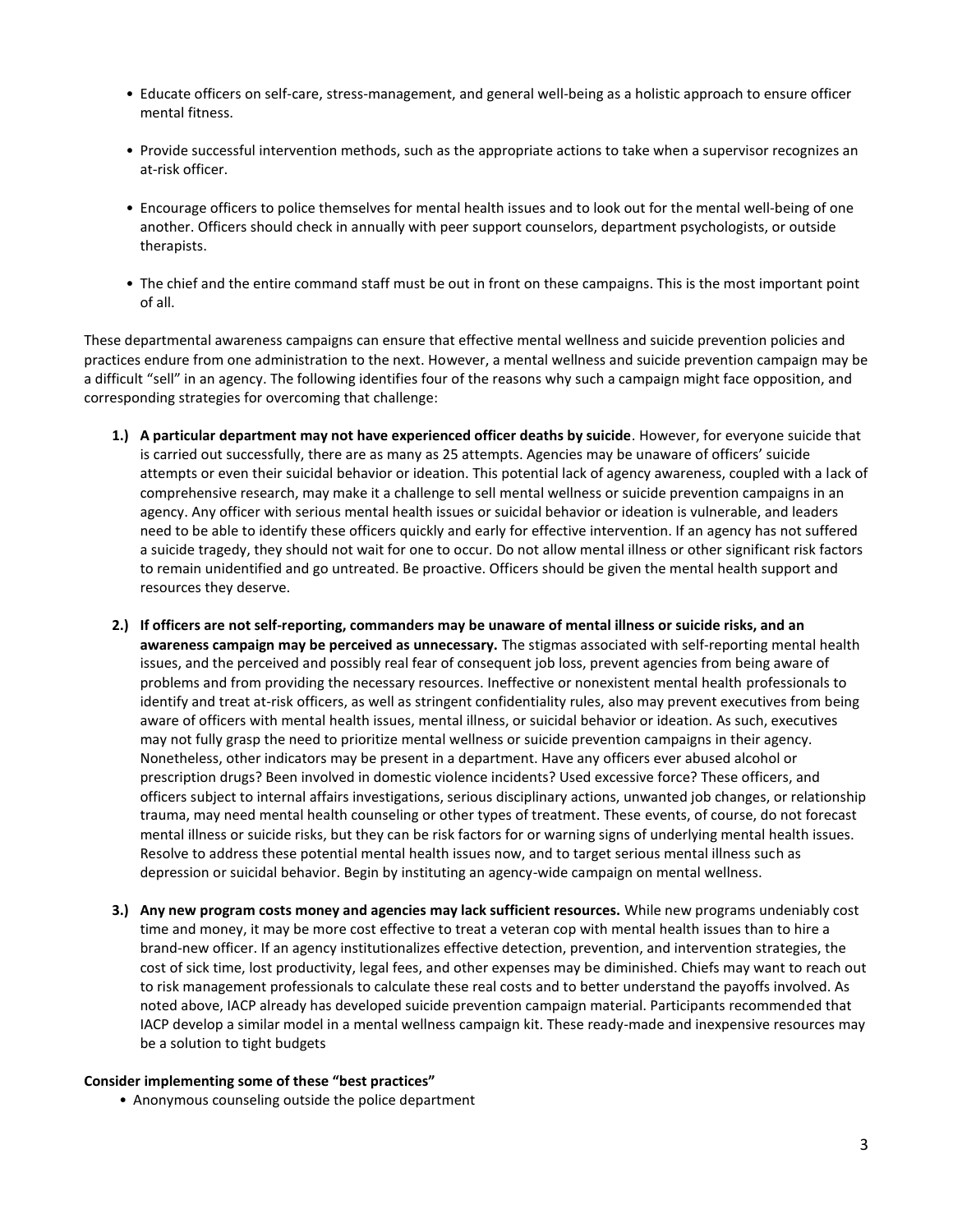- Consortiums or regional support centers with money set aside for a prescribed number of officer visits per year
- Emphasis on formally trained peer counselors and police officer support groups
- The display and routine update of posters reflecting photos of respected officers with the caption: "We're here to help you"
- Training of lieutenants and sergeants on how to talk about emotional wellness
- Installation of a formal suicide funeral policy

#### **4. Recruit and hire the right people**

Finally, hire the right people to implement and follow through on effective mental wellness and suicide prevention policies, practices, and programs. Recruit chiefs who will make these issues a priority, will hire resilient police officers, and will adequately screen new recruits. Some of the key personality traits of officers who demonstrate long-term emotional wellness and resiliency were identified as:

- Service orientated and committed to social service Team player
	-
- Empathic balanced with a "cool head" Demonstrates integrity
- 
- 
- Socially competent Cool impulse and stress control
- Minimal risk behavior

Participants considered mental health screenings critical to any hiring protocols and in identifying early warning signs of mental illness. Over half the police departments in the United States do not conduct pre-employment psychological screenings consistent with **IACP Police Psychological Services Section Guidelines**. Consider implementing these recruit screenings if a department has not done so already.

#### **To read the full Symposium report, [click here.](https://www.theiacp.org/sites/default/files/Officer_Suicide_Report.pdf)**